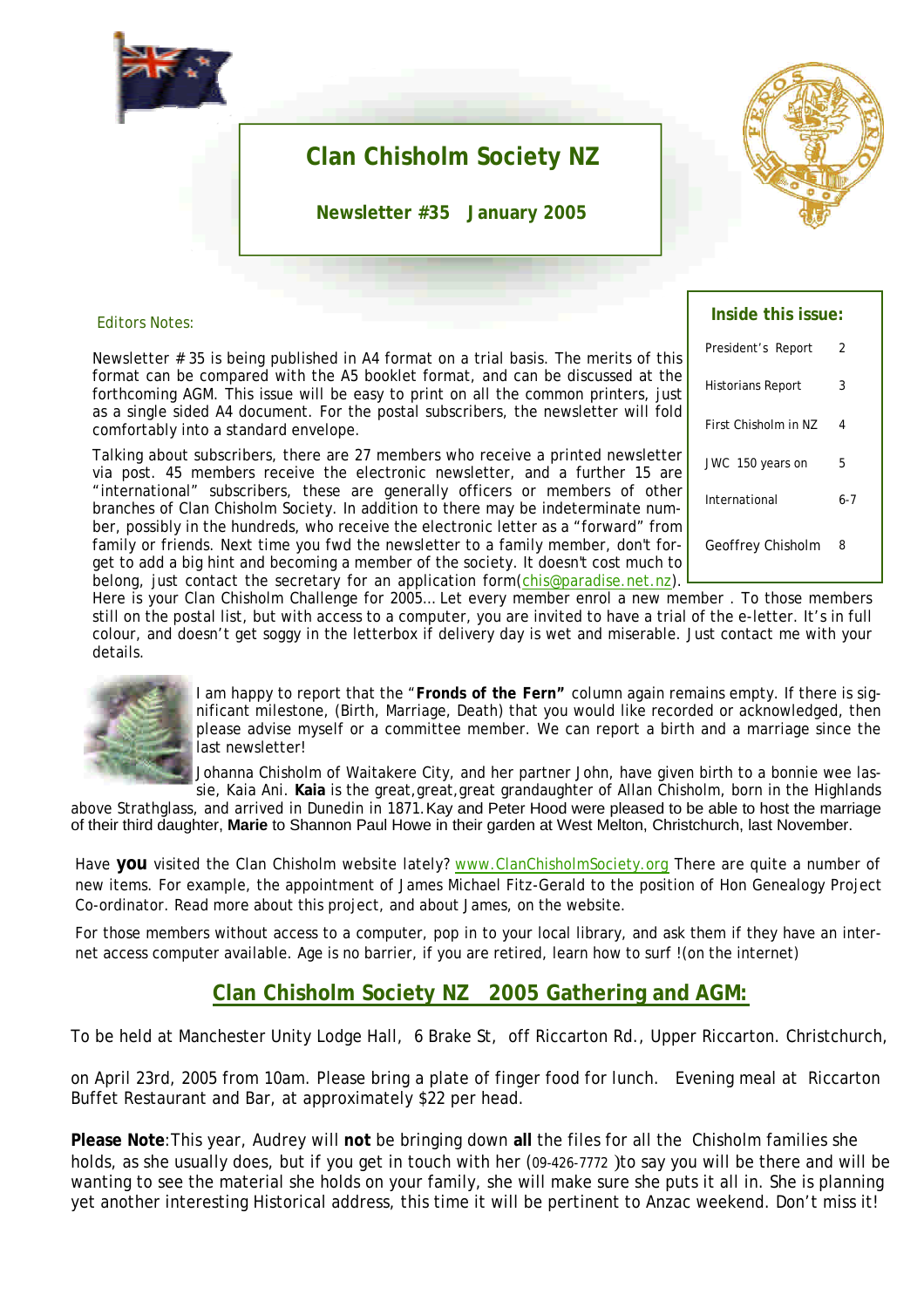### CLAN CHISHOLM Society of New Zealand - **Annual Report 2004**

This year has seen a major changing-of-the-guard for the NZ Society, with Fay and Michael Chisholm stepping aside after eleven years' admirable efforts, in founding and running the Society (initially, with the active involvement of Douglas Chisholm). At the 2004 Annual General Meeting, held on 24 April 2004, at the Miramar Uniting Church, 56 Hobart St., Miramar, Wellington, I was elected, in place of Fay, as President, and Barry Chisholm, of Palmerston North, was elected, in place of Michael, as Secretary and Treasurer. Fay retained the position of NZ Delegate to the Clan Council. Audrey Barney continued as Clan Historian and Archivist. Robert Chisholm, of Auckland (not present, but by agreement), took over the role of Clan Newsletter Editor, although the immediately following newsletter was produced by Fay, with Michael's help, so that Robert's first newsletter would be Number 34, October 2004.

Curiously, the geographical distribution of the officers and committee has worked out as between Palmerston North (a provincial city, about 120 km north of Wellington), where Barry, I myself, and one committee member, Marjory Fox, live, and Dunedin, where the two other committee members, Lorna Ryder and Rhonda Hansen, are living. Since the AGM, we have had two committee meetings, by telephone, with Marjory and I coming to Barry's home, and the two Dunedin members coming together in Lorna's, or Rhonda's.

It was a very great pleasure to have the Clan Chisholm President, Merritt Chisholm, and his wife Bennie, who has done sterling work for the Canadian Branch, present at the AGM, and at the dinner in the evening at the Eden Café, in the course of their tour around Australia and New Zealand. At the meeting, Audrey Barney spoke about her ongoing work as Clan Historian, and made available her family tree charts and family history folders and photo albums. Audrey and Fay were both awarded Life Memberships of the Society, in appreciation of their dedication.

Since then, the one major event has been a gathering in the Kingsgate Hotel, Wellington, on Saturday 13 November, to celebrate the 150th Anniversary of the arrival in Wellington, NZ, of Joseph Wilson Chisholm, the ancestor of some of us, including Audrey and myself, on 15 November 1854. It also served as the occasion for the launching of Audrey's third book, Chisholm Cameos: Joseph Wilson Chisholm's Yorkshire Ancestors and New Zealand Descendants, a very fine effort, and the culmination of two years' intensive work. Having been in a small measure involved, mainly in relation to my own family branch, I am very well aware of the horrendous amount of work she did in collecting and exhaustively checking out her information. She tried, moreover, to make her narratives lively and vivid, without violating their accuracy.

A substantial number of the descendants were present, including two from Australia and England. Joseph's wife had been Elizabeth Gell, and a few representatives of the Gell family also came to this meeting. In the afternoon, Gary Tonks took many of us for a walk around the nearby areas where the Chisholm and Tonks families (linked by several marriages) had lived in the 19th Century. On the following day we went to the regular morning service at the Taranaki Street Methodist Church, which the family had attended, many of them playing active roles in the activities of the church community; and in the afternoon we went to the Karori Cemetery, to visit the graves where Joseph, Elizabeth, and some of their descendants are buried. We appreciate the work of Jan Peleton ,Anne O'Regan and Fay White ,who organised the whole occasion.

Otherwise, it has been a gently yet steadily busy year for the Society's organisation. Fay and Michael clearly took considerable care to pass on documents, accounts and other materials to Barry Chisholm and myself in a tidy and well-organised state, for which we are grateful, and Fay met with Barry and myself to go over them. Society membership stands at about seventy-five members (Barry is overseas till later this month, so I can't check his latest figures).

Marjory Fox has accepted the role of keeping up to date the NZ sector of the www.ClanChisholmSociety.org website. I have accepted the role of editor of the NZ contributions to the Chisholm Chronicles, whatever these may turn out to be. Audrey Barney is liaising with James Fitz-Gerald about linking-in her NZ genealogy database with the international genealogy database project.

It has been good, from other Clan Branches' newsletters, emails, and greetings cards, to have some contact with individuals overseas, whom I am getting to know even though we have not yet met face-to-face, and I greet you all.

Yours in Kinship, John C. Ross ,President



President: John Ross 8 York Place, Palmerston North (06) 357 4614. email: j.c.ross@massey.ac.nz Secretary/Treasurer, Barry Chisholm, Palmerston North :chis@paradise.net.nz

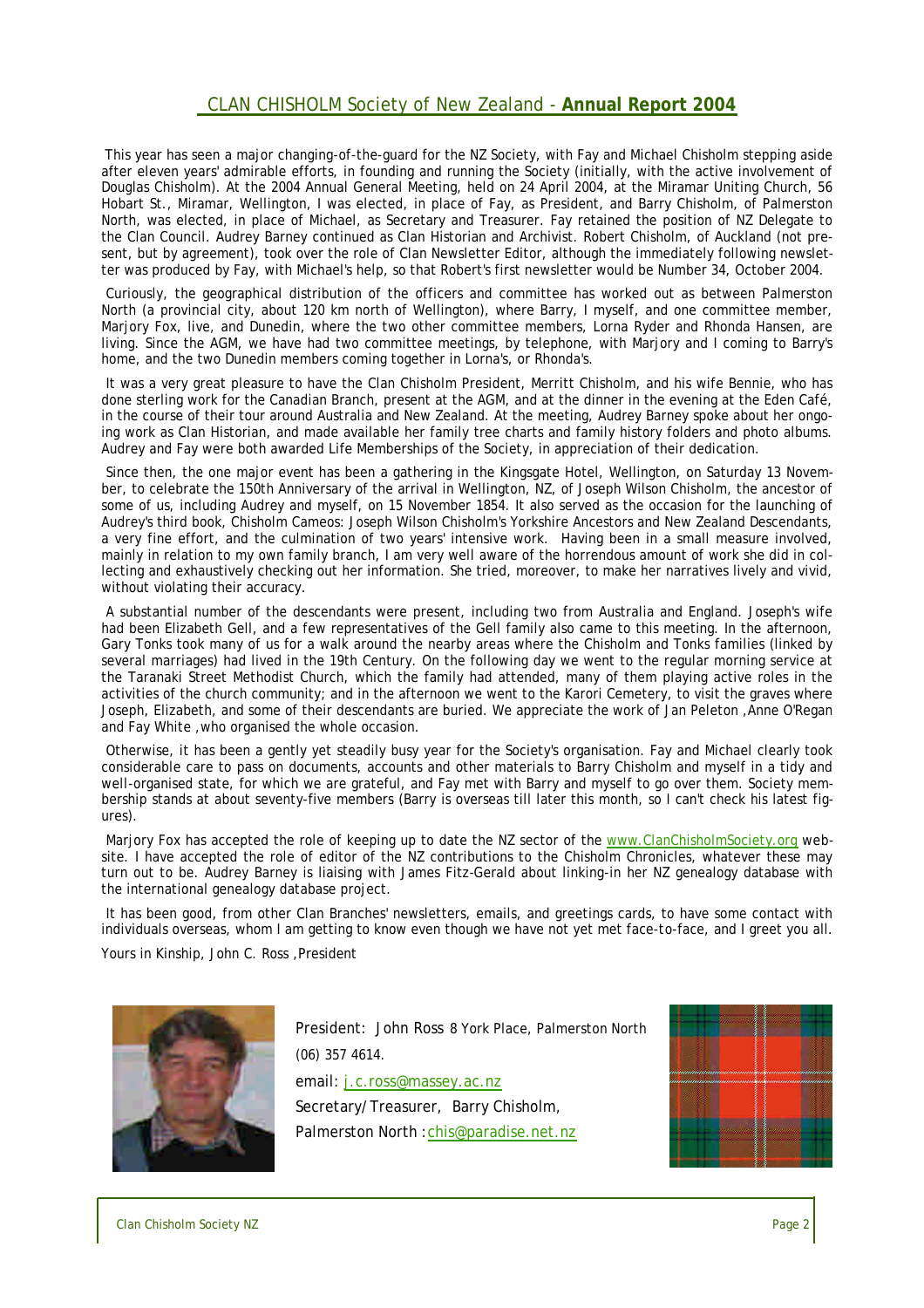### **11th Annual Report of the Clan Chisholm Historian,Audrey Barney: April 23, 2005**

As we start the second decade of having a Clan Chisholm Society in New Zealand, I felt that things might quieten down – that I had unearthed and mainly traced the Chisholm families that came to New Zealand, and once I had finished my current Chisholm book, all would be smooth and slow sailing. How wrong can you be.

For the major part of the year, my own Chisholm family had my undivided attention. I had a date to meet in November for a special Gathering of my own Chisholm family, to celebrate the 150 years our family had been in New Zealand -- and a book needed to be produced!! Long hours were spent on the computer, getting in touch with descendants, writing, editing and preparing for printing—but I got there and the Celebration in Wellington, organized by three of our Clan Chisholm members, Jan Peleton, Anne O'Regan and Fay White was a great success. So was the book, with all books now being sold! Our guests who travelled the furthest came from England, another from Queensland and there were eleven there, representing the NZ Clan Chisholm Society.

In the last weeks of the year, with Clan members having from my point of view been mercifully quiet, new members this year, presented work they had done on their family trees to be added to our database. Bev and Ian Chisholm's family are our first family to have come from Angus, and both Derek Chisholm and Mark Jordan, sent in additions to the family of Robert and Isabella Chisholm. Add to this, the additions to my own family, and it is not surprising to find just on another 300 names added to our database. Total now on the New Zealand database, 8635.

With most people who are interested in family history on internet, and with knowledge of the Clan Chisholm website, communication worldwide has become more common and much easier. I am quite regularly now getting e mails from Chisholms requesting help, and usually not for work within New Zealand. The advent of e mail has meant a big change Currently, I have felt great to be able to introduce a Chisholm in Glasgow to another in Cambridge who wrote to me two years ago for help. They have common ancestors in Scotland in the early 19<sup>th</sup> century.

Along with the work for our own New Zealand Chisholms, as our President has pointed out, the work internationally has increased. Last year I reported that I had sent our records on a floppy disk to England, for safe storage in the meantime. To my great relief, as my family tree programme is now "old", they were successfully loaded. 2004 saw the appointment of an International Database Co-ordinator from the States – Jim Fitzgerald, who has impressive qualifications in information technology The work towards getting this international database up and running, is progressing logically and well under Jim's guidance, with active cooperation between all the genealogists. Such issues as to who should be on, who should have access and what we are hoping to achieve are all being debated. An important issue now decided is that there will be no entries for people born in the last 100 years, which means the individual genealogists will need to filter out all these folk before sending – a task I am not sure how I will manage!! It probably will mean switching to another Family Tree programme.

As well, as John has told you, and Robert in the Newsletter has reinforced, the International Society is hoping to produce a new Chisholm book and is asking all members to consider contributing. Again, this is requiring quite a lot of further research and writing, which is still going on for me.

So after all the hectic work of the last ten years, it looks as if the position of being a Clan Genealogist and Historian can still be a busy one. I feel my "use by" date is approaching fast, and would be interested in hearing if there is someone out there, who would consider an appointment as my deputy this year.

**Acknowledgements:** Thanks to all the contributors for their articles. In addition to her multiple contributions to this issue, Audrey has also kindly acted as proof reader and has helped a lot with the layout.

Pictures and text have been freely borrowed from various websites, including ClanChisholmSociety.org. I trust this usage is acceptable, the context and location generally indicates the source .Thank you to the various webmasters .Editor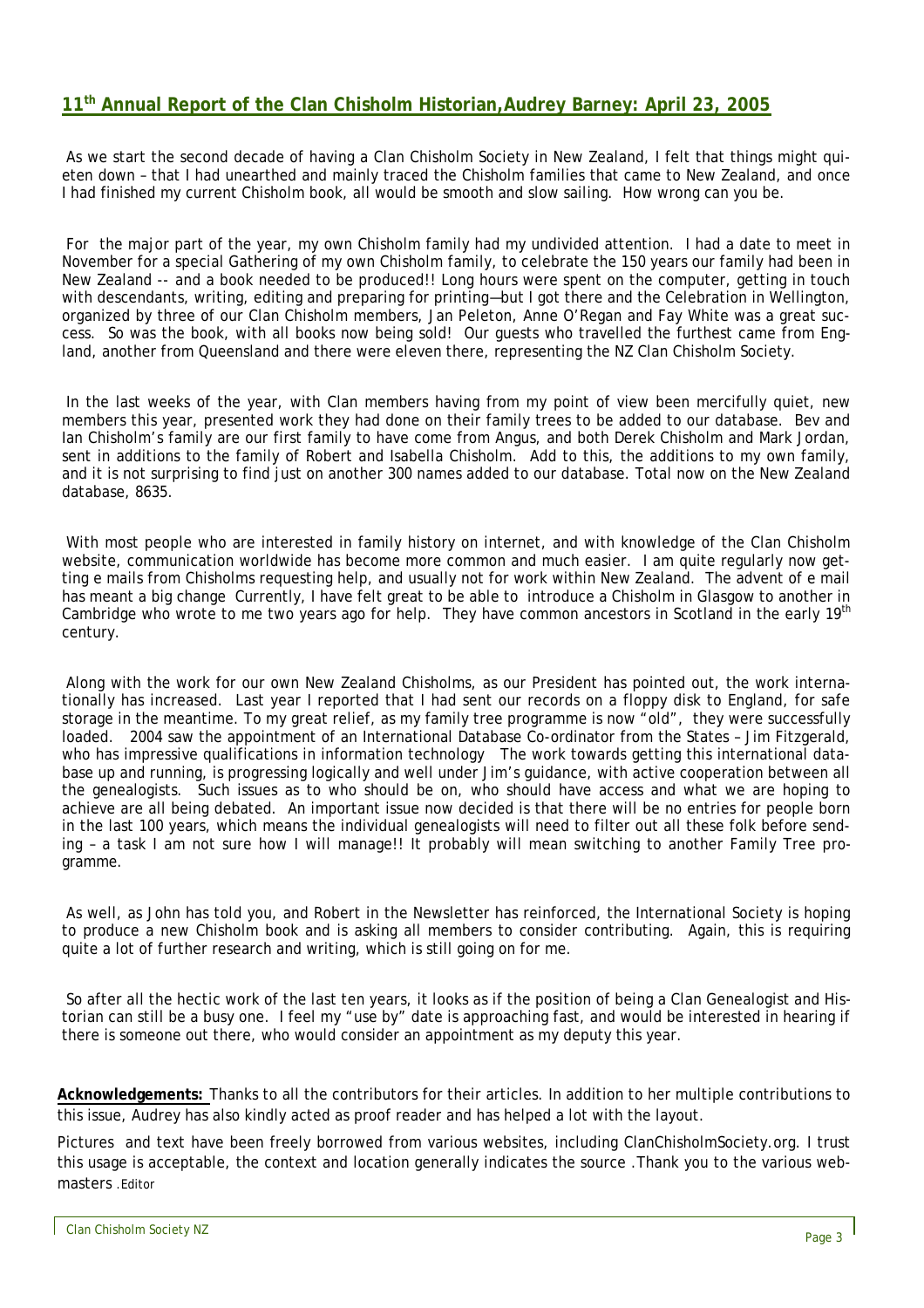### *By Audrey Barney*

In family history, it is not unusual for verification of hunches to turn up unexpectedly after years, and so it has been with New Zealand's first known Chisholm – J. M. Chisholm who was reported as being in Kororareka (Russell) in December 1826 when he witnessed and signed a land claim document for Alexander Gray.(1) Chisholm was one of four *Scotch mechanics*(2) who set up a forge and sawpit there. In "*Chisholm Pioneers in Colonial New Zealand"*(3) some theories are looked at, as to who J. M. Chisholm might have been, and it now seems likely, one, if not two of these ideas is accurate.

On a recent visit to Jocelyn Chisholm in Eastbourne, Jocelyn casually mentioned that she had "found" the full Christian names for J.M. Chisholm. Jocelyn has been involved in writing on whaling ships and pre-Waitangi shipping to New Zealand for many years, and although when *Chisholm Pioneers* was being written she had kept a sharp eye out for JMC, she hadn't thought that a "*Scotch mechanic*" working in the sawpits, had later sailed on the whalers, which called into the Bay of Islands. Recently she noticed in Robert McNab's book "*The old whaling days*" (1913), that he cited a certificate, signed by James Busby, the British Resident in the Bay of Islands in December 1834, which stated in part that: -

> *"I certify that John Moffatt Chisholm a British subject, has this day appeared before me and declared that twenty casks containing about 3500 gallons more or less, of black oil, which has been shipped at this place, bound for Sydney…is "British caught"…* (4)

It fits!! By the beginning of the 1830s the Bay of Islands, had become a well-known stopping off place for whalers to refit, take on fresh water and provisions. With a whaler having a crew of twenty to thirty men, J. M. Chisholm would have not found it difficult if he had wanted, to obtain a crewing job on a whaler. By December 1834, according to Busby's statement, John Moffatt Chisholm must have had sufficient experience on whalers to sail off, obtain the oil, and then sell the black oil under his own name.

He well could have been aiming for a financial success such as this so as to be able to join his family in Australia as a "man of substance". He would be aware that two of his brothers were now living in Sydney and had set up a merchandising business.(5) The first known written records in Australia for John Moffatt Chisholm are however, not till September 1838, when he married in Melbourne. Unlike the rest of his family whose names all feature in Shipping Records, there has been no evidence found, as to how or when John Moffatt Chisholm reached Australia.

So after selling his oil in the Bay of Islands and seeing it cleared for shipping to Australia, John Moffatt Chisholm was able to arrive in Australia with money and move into the business world. This fits with the information that descendants of his Australian family have, indicating that from the time of his arrival he was involved in business and acceptable in the Melbourne social circle. John became a very successful and influential businessman and as early as mid 1839 the records show him buying rural land outside Melbourne and subscribing towards the construction of a schoolhouse for the Presbyterian Church.(6)

We cannot yet categorically say that J.M. and John Moffatt are one and the same man, though it does seem certain that when the *Rosanna* sailed with mainly "men from Fife" that Fife born John Moffatt Chisholm, as a twenty year old, was the J. M. Chisholm on board. That, as verified, at first J. M. Chisholm stayed in New Zealand being employed in the sawpits at Kororareka, and that it is likely he was the John Moffatt Chisholm who is now known to be an experienced whaler in the Bay of Islands, a few years later.

Perhaps there is yet more to be found about these whaling days of John Moffatt Chisholm, which would settle this definitely. In my book, the *Chisholm Pioneers* there is mentioned a steward, John Chisholm, who was on the whaler *Vigilant* between 1831 and 1833,while it was plying the Pacific under Captain Swain.(7) John Chisholm left the *Vigilant* in Sydney in the same month that John Moffatt Chisholm's brother arrived there. Was that a coincidence*?* 

Is it also possible that this John Chisholm the steward, who records show to be an "*honest man,"*(8) is also John Moffatt Chisholm?? The movement of whalers between England and the Pacific make it entirely possible. Once more, time may lead to more reliable evidence.

(1)Lee, Jack I have named it the Bay of Islands. 1983,

(2)So named by Jack Lee, Dillon and Augustus Earle at least.

(3)See Barney, A.J. *Chisholm Pioneers*, pp.4-6

(4)McNab, Robert *The old whaling days*. p.269

(5)Two sisters also in the following years migrated to Sydney and a collection of orphaned nieces and nephews.

(6)Historical Records of Victoria, v3 and v.6.

(7)Pacific Manuscripts Bureau. Microfilm on the Log of Captain Swain. Alexander Turnbull Library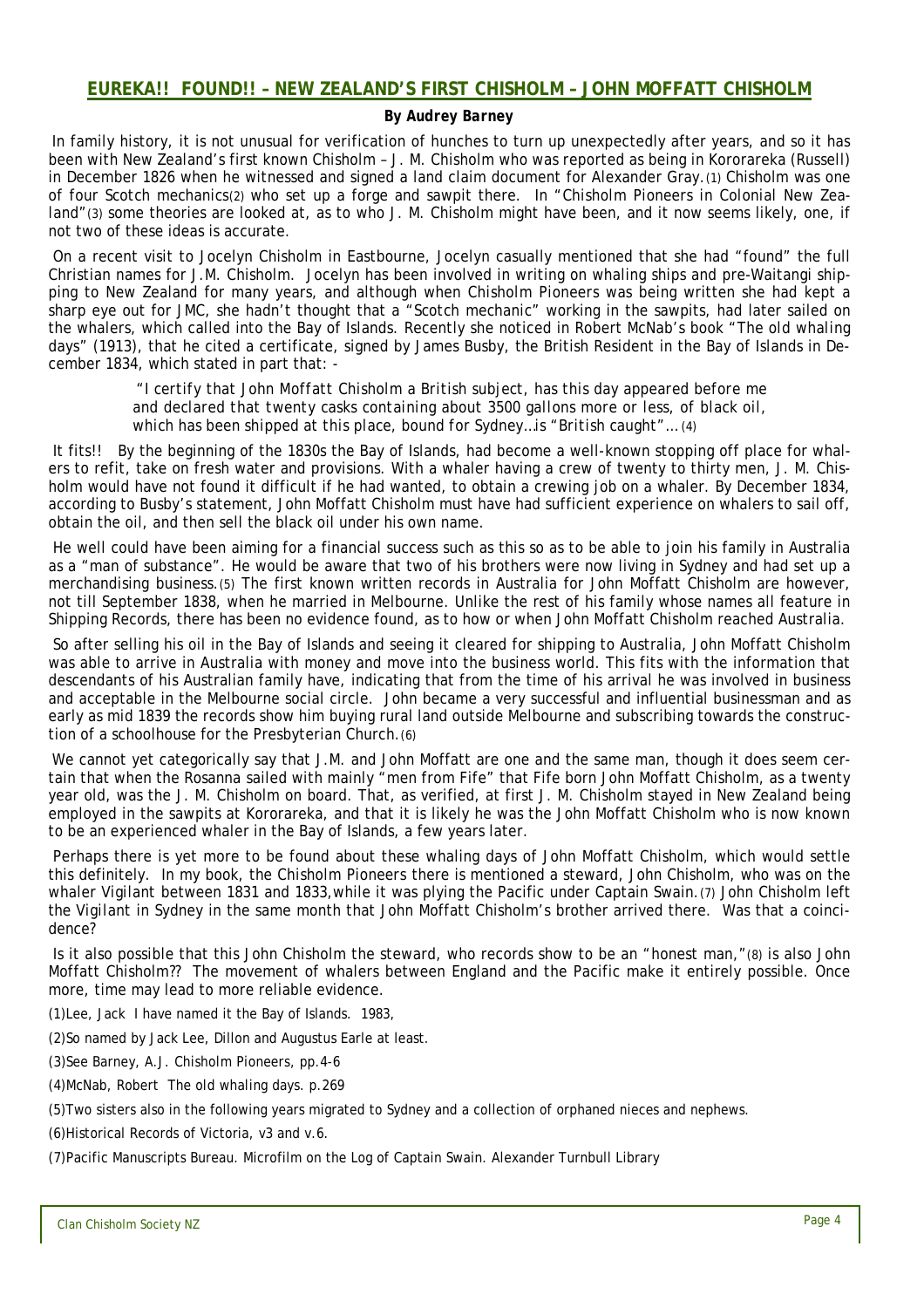## **Joseph Wilson Chisholm 150th Anniversary Gathering: Poem, Pictures**

The Chisholms Descendants of Joseph & Elizabeth

### 150 years!

What changes have occurred since Joseph and Elizabeth arrived in New Zealand! Sailing ship to motor vessel, Horse,cart, to Model T and modern vehicle Hand cranked telephones to cell and radio phones Crystal set to radio Television The aeroplane,cloth,wired and wood to airship and modern jet bringing the world and the Chisholms together. Horse drawn trams to trams powered by steam and electricity All these and much more have the Chisholms seen as the family has grown and extended. From the four corners of the earth they have come to Wellington New Zealand to celebrate the grandparents arrival here. What stories will be told! What photos will be seen What conversation will flow as memory recalls The CHISHOLM story we rejoice and celebrate!

Douglas Chisholm New Plymouth



The Grandchildren of Joseph and Elizabeth Chisholm Back row: Douglas Chisholm (New Plymouth) and Wesley Chisholm (Palmerston North).

Front row: Joyce Ross (Wellington); Brian Chisholm (Wellington) and June Stewart (Christchurch)

#### **The celebration of Joseph Wilson Chisholm's arrival in**

**Wellington, Nov 15, 1854.** By Audrey Barney

On the weekend of Nov 13-14 2004, some of the descendants of Joseph and his wife Elizabeth, including eleven NZ Clan Chisholm society members, gathered in Wellington to mark this special occasion, which had been organized by three of our NZ Clan Chisholm members, Jan Peleton, Anne O'Regan and Fay White. It was marvellous to be able to welcome, one couple from England, who had never before been in the Southern Hemisphere, and Joy Whittingham from Queensland who until three years ago, didn't know she had any New Zealand roots. After 150 years, Joseph still has seven grandchildren living and it was a big occasion to welcome five of them (the men all NZ Clan Chisholm members) seen in the picture on page 3. Other than looking at all the mounted displays and family photos, the social gossip with good food, and the launching of the family book "*Chisholm cameos*", many of the group in the afternoon, followed Gary Tonks to look at the area where the Chisholms, the Gells and the Tonks had lived in the 1860s, about to be redeveloped into a Heritage Village. The morning activity on Sunday was a church service at the Chisholm's old church – the Taranaki Street Wesleyan Methodist Church, today, having services for four different ethnic groups. The Celebration finished with a visit to the Karori Cemetery, where not only Joseph and Elizabeth are buried, but many other younger members of the family.(picture overpage)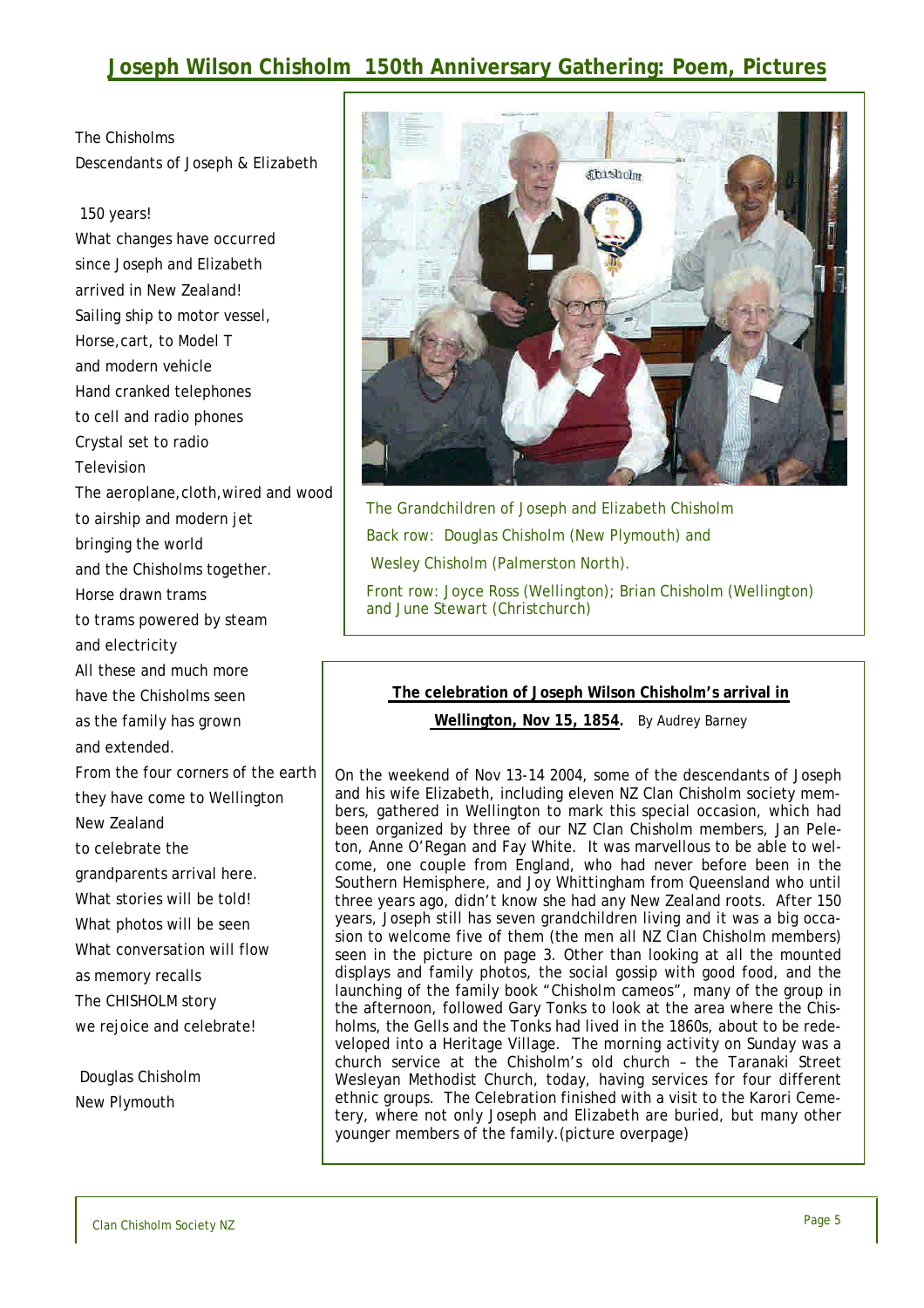

At the grave of their common ancestors, Joseph William Chisholm & Elizabeth Chisholm nee Gell Anticlockwise from front right: John Ross, Audrey Barney, Fay White, Jan Peleton, Judith Howick (England), Anne O'Regan's daughters Sharon and Nikki



### **International Clan Chisholm Gathering 22-29 July 2006** Inverness, Scotland

The UK Branch will host the 2006 International Clan Chisholm Gathering in Inverness.

The Clan Chisholm Society's International Gathering will begin with the City of Inverness Highland Games on Saturday, the 22nd of July and will conclude with the Society's Annual General Meeting and an informal barbecue on Saturday, the 29th of July, 2006. The International Gathering will also feature excursions to Clan Lands, as well as evening ceilidhs and other activities. Additional details will be available soon on the clan website For more information, please email Juliette and Ben Chisholm-

Broomfield.(jmhrcb@waitrose.com)

If anybody is contemplating a trip to Scotland to the gathering, there are of course plenty of other things to do before or after.For those who prefer something on an organised basis, there are no doubt plenty of tours available.

Organisers of two such tours, each with a specialist theme, have written to advise of their services.(see page 7). Check out *Swordsman Tours*, or *Absolute Escapes,* on the internet sites, to see what they offer.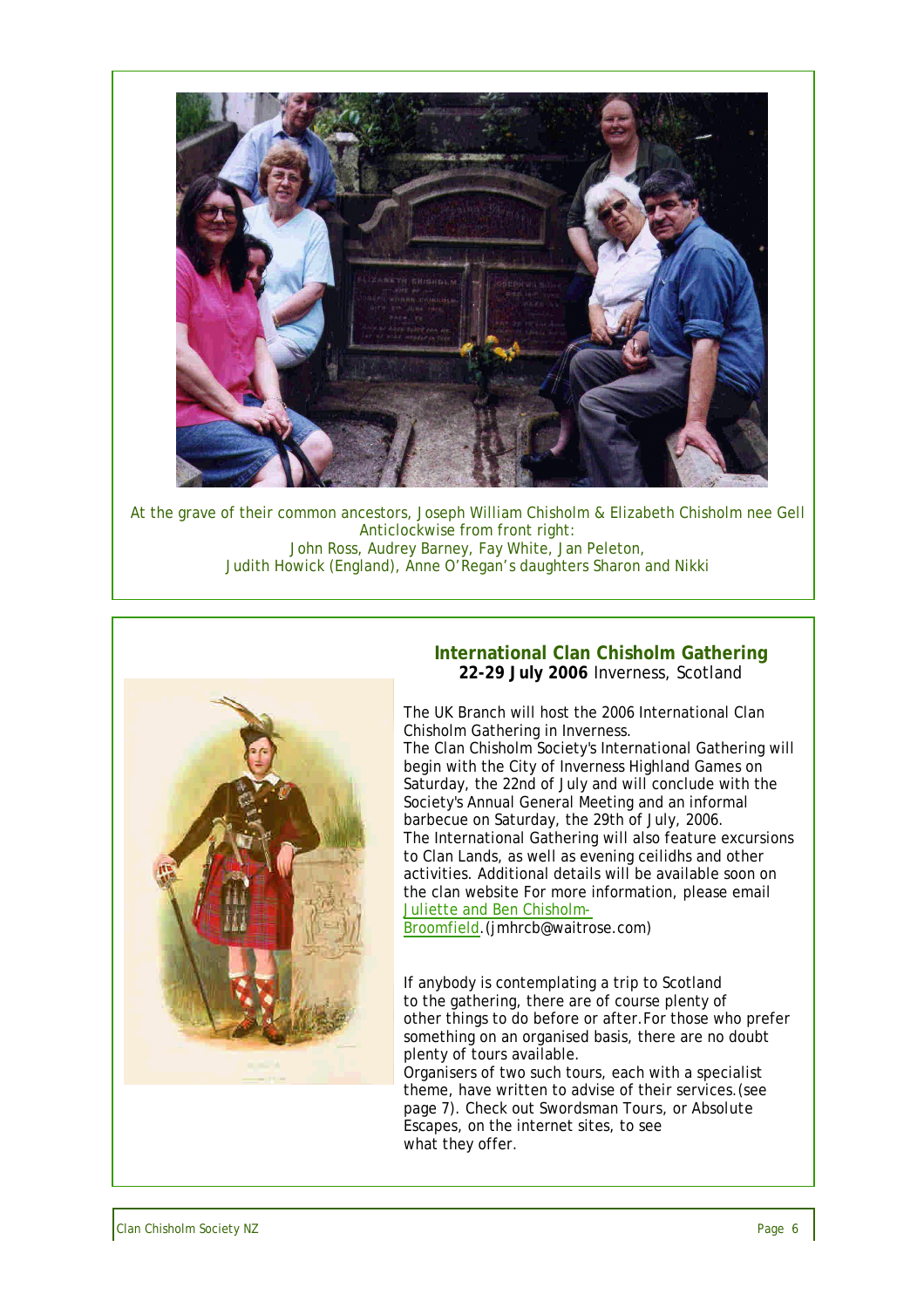### Andy Gabe and Sheila Tulloch of "Absolute Escapes" (Edinburgh ) write:

I am writing to inform you of a new Scottish Company that has recently been formed which may be of interest to you and your Society.The Company is called **Absolute Escapes Limited,** is based in Edinburgh and specialises in the management of Tailor-made Travel for groups and individuals. This could include anything from a Clan Gathering, to a visit to a major Scottish sporting event, or simply a holiday in Scotland. So if you've always wanted to walk the West Highland Way, island hop around the Western Hebrides or stay in a Highland Castle then please get in touch.We would be delighted to send you further details on Absolute Escapes and the packages that we offer. We can send you as many leaflets as you may need for distribution within your Society, or you can access our website at www.escape2scotland.co.uk.We are always willing to discuss any Travel requirements you may have and are only too happy to provide you with a free quotation for your individual or group itinerary.



Urquart Castle on Loch Ness, of Historical significance to Clan Chisholm, is on one of the tours offered by "Absolute Escapes"

Blair Kerr of **Swordsman Tours writes:**

I have just set up a Scottish Historical tour company called Swordsman Tours and would be grateful if you would consider using my services should you decide to come to Scotland.

I have studied Scottish History, which I have a great passion for, to degree level gaining my honours degree from Aberdeen University and am therefore one of the most knowledgeable tour guides in the business.

Both the brainchild of and conducted by Blair Kerr, MA(Hons)Hist, Swordsman Tours aim to attract the consumer interested in seeing past, previous 'Braveheart,' and romanticised portrayals of certain turbulent periods in Scottish History, by offering a trio of historical day tours, that will not only educate and inspire, but give an insight into what REALLY happened and why.

**Tour 1 – The Wars of Independence 1296 - 1328**

**Tour 2 – Mary Queen of Scots and The Reformation**

**Tour 3 – The Jacobite Rebellion of 1745**



BLAIR KERR SWORDSMAN TOURS

www.swordsmantours.com



Clan Chisholm Society NZ Page 7